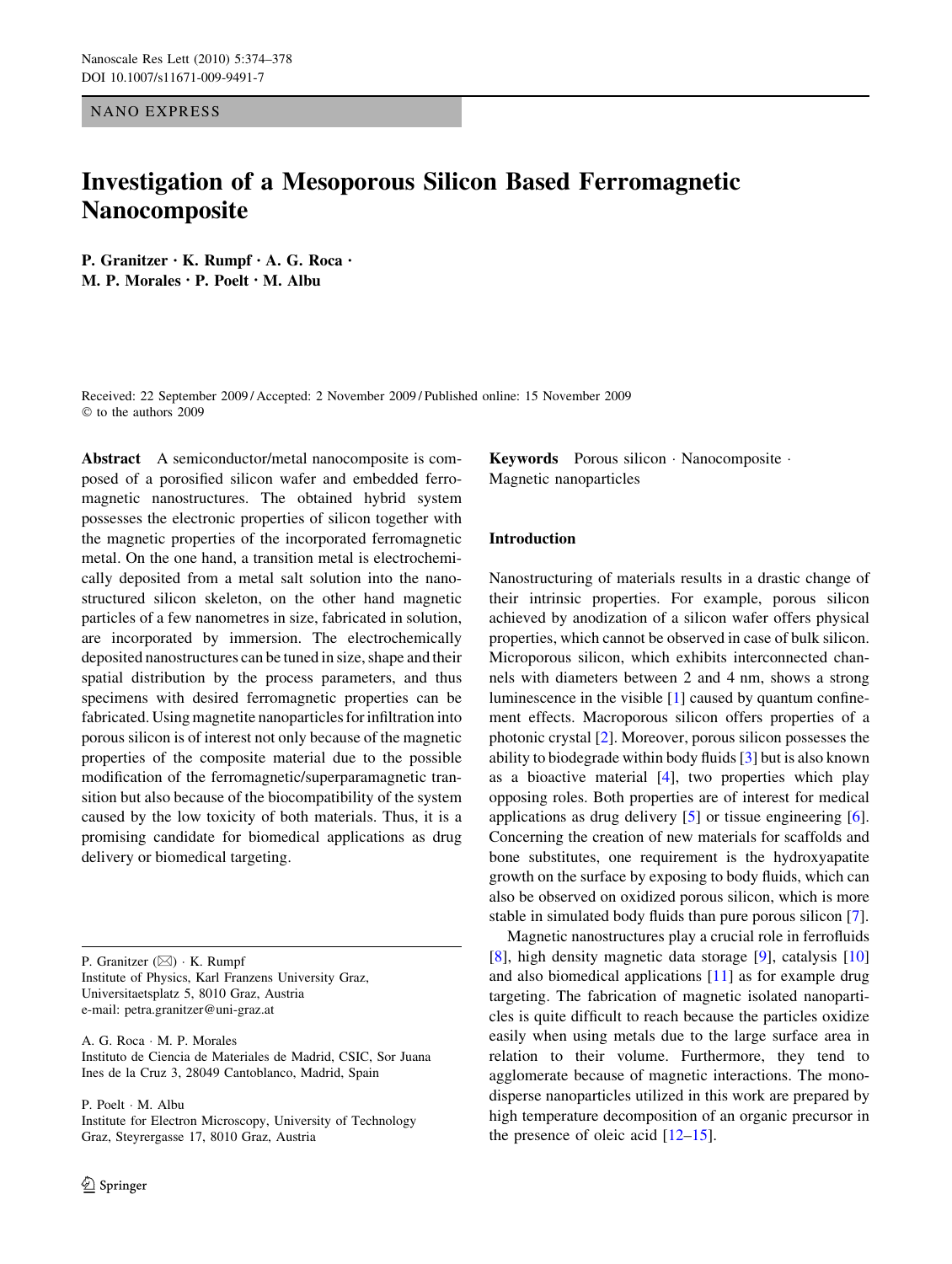The incorporation of anti-cancer therapeutics, analgetics, proteins and peptides as well as the use of porous silicon as dietary supplement has been taken into consideration. Drug delivery with porous silicon is under discussion in employing particles, films, chip implants and composite materials, whereas microparticles are under great investigation because they are compatible to existing drug delivery concepts [[16](#page-4-0)]. Exploration of porous silicon for utilization in cancer treatment, especially for brachytherapy has been enforced by pSiMedica Inc. [[17](#page-4-0)]. The combination of porous silicon with magnetic particles, namely  $Fe<sub>3</sub>O<sub>4</sub>$ , and additional loading with a molecular payload is of interest for controlled transport in applying an external magnetic field. The loaded molecules (enzymes) can be transported and subsequently released in an appropriate solution [\[18](#page-4-0)]. The fabrication of a porous silicon double-layer of different pore-size is used for loading with magnetite nanoparticles and a small amount of liquid. The samples are heated within an oscillating magnetic field, which is enabled by the superparamagnetic magnetite nanoparticles  $({\sim}10 \text{ nm}$  in size) [[19](#page-4-0)].

In the present work, porous silicon templates with oriented pores grown perpendicular to the sample surface are used to deposit magnetic nanostructures (electrodeposited or immersed) as a three-dimensional arrangement by selfassembly. The combination of a semiconductor with magnetic materials leads to a hybrid system with tailoredspecific magnetic properties but is also of interest for possible biomedical applications. The aim of the present work is to give an overview of the versatility of porous silicon and the advantage to combine this semiconductor material with a magnetic metal.

## Experiments

The fabrication of porous silicon (PS) is carried out by anodization of an (100) n<sup>+</sup>-type silicon wafer ( $10^{18}$  cm<sup>-3</sup>) in aqueous hydrofluoric acid solution. All porous silicon samples investigated in the frame of this work are anodized in a 10 wt% aqueous HF-solution. The current density has been kept constant at 80 mA/cm<sup>2</sup>. Oriented growth and quasi-regular arrangement of the pores is achieved by adjusting the electrochemical parameters, which is described in detail in a previous publication [\[20](#page-4-0)]. The poregrowth takes place predominantly along the (100) direction. Small side-pores, which cannot be suppressed in this morphology regime occur in (111) direction. The length of these side-pores does not exceed the pore-radius, which ensures that the main pores are clearly separated from each other. The achieved silicon templates are utilized on the one hand for electrochemical deposition of a ferromagnetic metal and on the other hand to infiltrate nanoparticles. The precipitation of metal nanostructures by pulsed electrodeposition technique is performed in using an adequate metal salt solution [[21\]](#page-4-0). In case of Ni deposition into the pores the electrolyte is composed of  $0.2$  M NiCl<sub>2</sub> and  $0.1$  M NiSO<sub>4</sub>, known as Watts electrolyte. The precipitation of the metal nanostructures is carried out with current densities between 15 and 30 mA/cm<sup>2</sup>. The frequency of the pulses has been chosen between 0.025 and 0.2 Hz.

The metal deposition into porous silicon is a cathodic process reducing the metal salt ions to metal (e.g.,  $Ni^{2+} + 2e = Ni$ ). The electrodeposition process concerning doped semiconductors is not well understood so far but it can be said that due to higher field strength at the pore tips and concomitant dielectric breakdown of the oxide layer, which covers the pore-walls, starts at the pore bottom.

The geometry and spatial distribution of the metal precipitates within the porous layer can be adjusted by the process parameters (e.g., current density and pulse duration of the current) resulting in samples with tailored magnetic properties. The precipitates can be varied between spherelike particles of about 60 nm, ellipsoids of a few hundred nanometres (aspect ratio  $\sim$  10) and needle-like structures reaching a length of a few microns (aspect ratio  $\sim$  100) by reducing the pulse duration from 40 to 5 s.

Magnetite nanoparticles have been fabricated by high temperature decomposition of iron organic precursors following previously reported works [[12,](#page-4-0) [13\]](#page-4-0). Particles of an average size of 9 nm have been obtained after performing the process steps described by S. Sun [\[13\]](#page-4-0). The fabrication has been carried out at the Institute of Material Science at the CSIC in Madrid. These particles, which are quite monodisperse [[14](#page-4-0)] have been mixed with hexane and oleic acid. The resulting magnetic solution has been infiltrated by immersion into the pores of the porous silicon matrices. This immersion process of typically 30 min is performed at room temperature.

The two kinds of semiconductor/metal nanocomposites are characterized by electron microscopy (SEM, TEM) and magnetic measurements performed by SQUID-magnetometry, which complement the investigations to figure out the different behaviour of the two types of specimens (electrochemically deposited ferromagnetic metals, infiltrated magnetite nanoparticles).

Morphological details of the porous silicon template regarding the pore-arrangement, porosity and pore-size as well as of the metal-filled specimens with respect to the geometry and spatial distribution of the precipitated metal nanostructures are gained from the analysis of scanning electron microscopy (SEM) investigations. Figure [1](#page-2-0) shows a cross-sectional survey of a typical porous silicon layer exhibiting straight pores grown perpendicular to the wafer surface with an average diameter of 55 nm. A top-view image of the quasi-regular pore-arrangement can be seen in the inset. Analysis of the top-view picture by image processing gives a porosity of about 60%. The precipitated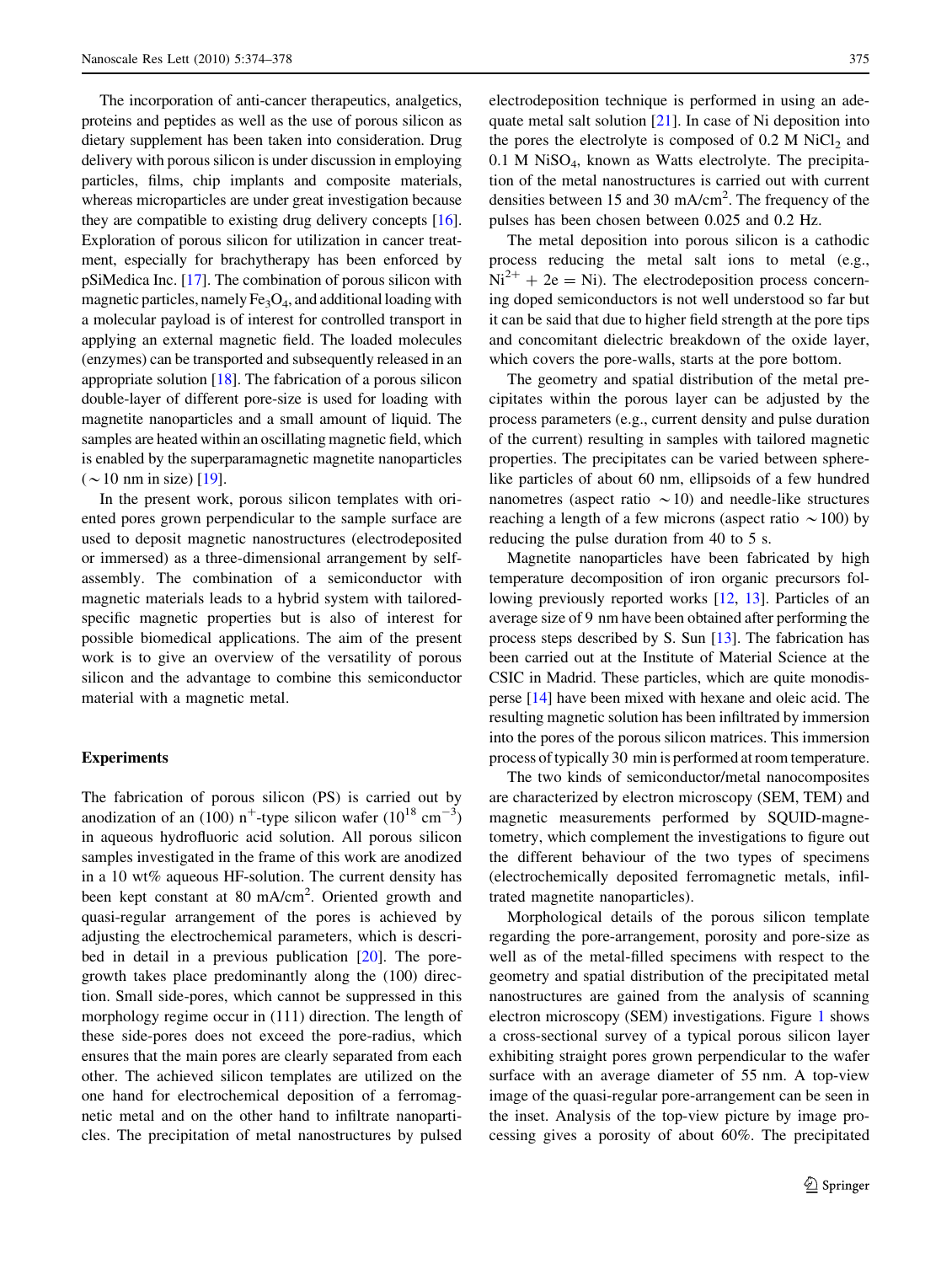<span id="page-2-0"></span>

Fig. 1 Scanning electron micrograph of the cross-section and the top-view (inset) of a porous silicon sample with a porosity of about 60% achieved by self-organization

metal nanostructures are investigated in using the back scattered electrons to get element-sensitive information. Furthermore, the nanocomposite is characterized by transmission electron microscopy (TEM), which allows to figure out some interfacial features of the samples.

# Discussion

Investigating the PS/metal interface by TEM one can say that the pore-walls of the PS-matrix are covered by an oxide layer of about 5 nm (Fig. 2). The oxidation of the pores is formed after the anodization by storing in air. FTIR-spectroscopy also shows the presence of oxide in



Fig. 2 High resolution TEM image of porous silicon, showing an oxide layer of about 5 nm at the pore-walls

case of aged porous silicon [\[22](#page-4-0)]. As-etched porous silicon samples that are hydrogen terminated show three typical absorption peaks around 2,100 cm<sup>-1</sup> due to Si-H<sub>x</sub>. PS/metal nanocomposite specimens also show an oxygen content, which arises due to oxidation during the deposition process. In Fig. 3, the TEM image shows Ni-particles within the pores. Not all pores of the considered membrane are filled with a Ni-particle because the Ni-structures are deposited randomly within the pores, and one pore is not completely filled between pore tips and surface. Therefore, at a certain level of the porous layer not every pore contains a particle. Furthermore, the preparation technique by focused ion beam (FIB) provokes the loosening of particles. Typically membranes with a thickness of about 50 *l*m are fabricated. The deposited metal (Ni) structures are also covered by oxide (Fig. 4), which likely arises after the



Fig. 3 Zero-loss TEM image showing Ni-particles within the pores of the porous silicon matrix. The preparation of the membrane for TEM investigations has been carried out by focused ion beam



Fig. 4 EELS line-scan over an individual embedded Ni-particle. Ni and oxygen have been identified, whereas the oxygen peak at the edges is a combination of both, NiO as well as the oxygen covering the pore-walls of the PS-matrix because the two materials touch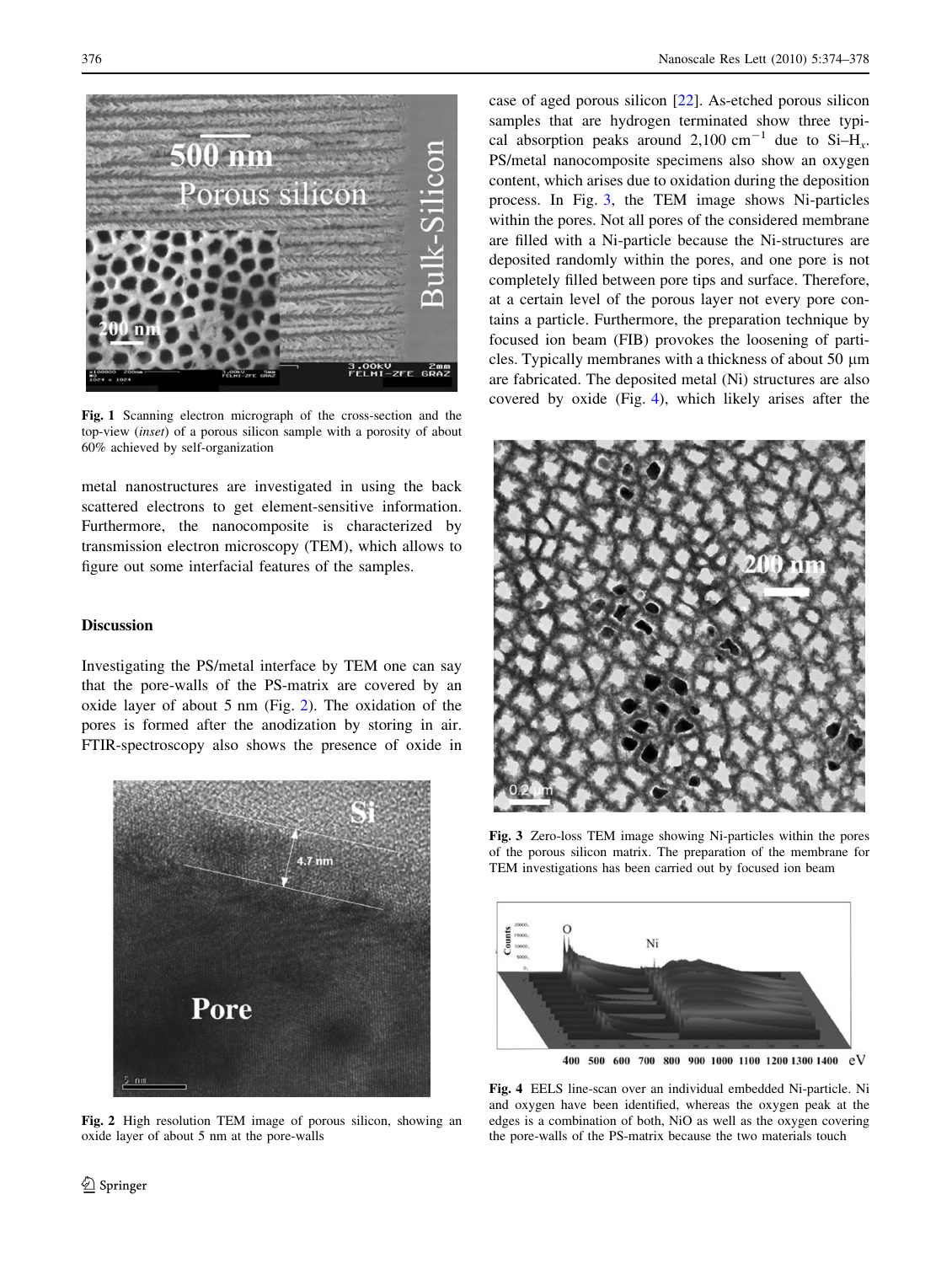preparation by focused ion beam. On the other side, magnetization measurements of Ni-filled samples do not show an exchange bias effect (not shown here), which means a shift of the hysteesis loop on the abscissa. This result indicates that the Ni-oxide coverage of the nanostructures is not antiferromagnetic.

Considering such nanocomposites prepared by electrodeposition of a metal from an adequate metal salt solution, the specific metal precipitation can be influenced by the electrochemical parameters and therefore samples with desired magnetic properties can be achieved. Coercivities, magnetic remanence and magnetic anisotropy strongly depend on the geometry of the precipitated nanostructures as well as on their spatial distribution within the porous layer. Both features can be adjusted mainly by varying the deposition current density and the frequency of the applied current. Considering samples with deposited Ni-particles, coercivities between 500 and 1,000 Oe are obtained in case of easy axis magnetization whereas the magnetic anisotropy between the two magnetization directions, perpendicular and parallel to the sample surface, typically is in the ratio 2:1. Due to the fact that the magnetocrystalline anisotropy of Ni is small, the main contribution stems from the shape of the deposited metal structures. In average, the deposited Ni-structures of the considered sample offer a diameter of about 50 nm and a length of about 150 nm. The magnetic anisotropy of an individual nanowire is dominated by shape anisotropy (1/2  $\mu_0 M_s \approx 10^5$  J/m<sup>3</sup>) [\[23](#page-4-0)]. In case of deposited Ni-particles, coupling between the particles is expected due to the large anisotropy between the two magnetization directions. So, it is reasonable that the precipitated Ni-particles dipolarly coupled within one pore leading to a quasi-''magnetic chain'' which enhances the anisotropy. The achieved system is of interest because of the adjustable magnetic properties by fabrication parameters but also because of the material combination of silicon compatible with today's process technology and a ferromagnetic metal.

PS-matrices containing infiltrated magnetite nanoparticles form a composite material are of interest due to the magnetic behaviour but also because of the biodegradability of both materials. This system shows superparamagnetic behaviour at room temperature and ferromagnetism at low temperatures. The transition between the two kinds of magnetism depends on the particle size but also on the interaction between the particles, which means their distance. Thus, the interaction between the nanoparticles can be influenced on the one hand by the thickness of the oleic acid coating and on the other hand by the concentration of the solution of the particles. Figure 5 shows the temperature-dependent magnetization for two different concentrations (ratio 1:2) of the particle solution. For decreasing concentration, the blocking temperature  $T_B$  is shifted to



Fig. 5 Zero field cooled/field cooled (ZFC/FC) measurements show a shift of the blocking temperature  $T_B$  to lower temperatures with decreasing concentration, which can be explained by less interaction between the particles.  $T<sub>B</sub>$  indicates the transition between ferro- and superparamagnetic behaviour. The broadening of the peak is not caused by inhomogeneous particle size distribution but by magnetic interactions between the particles. The initial concentration of the particle solution has been diluted with hexane till a 50% solution of the initial one has been reached

lower temperatures due to less interaction between the particles as a consequence of their greater distance. In case of superparamagnetic, non-interacting particles of 9 nm in size  $T_\text{B}$  can be estimated around 6 K in using the thermal energy

$$
25k_{\rm B}T_{\rm B} = KV \left(1 - \frac{\mu_0 M_{\rm S}H_{\rm C}}{2K}\right)^2, \tag{1}
$$

being K the anisotropy constant,  $M<sub>S</sub>$  the saturation magnetization,  $H_C$  the coercive field and V the volume of the individual particles.

In contrast, the experimental gained  $T<sub>B</sub>$  lies at higher temperatures between 75 and 130 K. Furthermore, a broadening of the ZFC-peak with smaller particle distances can be observed. Both are caused by increasing magnetic interactions between the particles in dependence on their average distance.

#### **Conclusions**

Porous silicon is a versatile material applicable in many fields of nano-research. In the present work, it is used as template material to embed magnetic nanostructures. On the one hand, ferromagnetic metals are electrochemically deposited within the pores of the matrix leading to a semiconducting/magnetic nanocomposite system. This nanoscopic hybrid material is of interest because of the silicon base material, which makes it applicable in today's